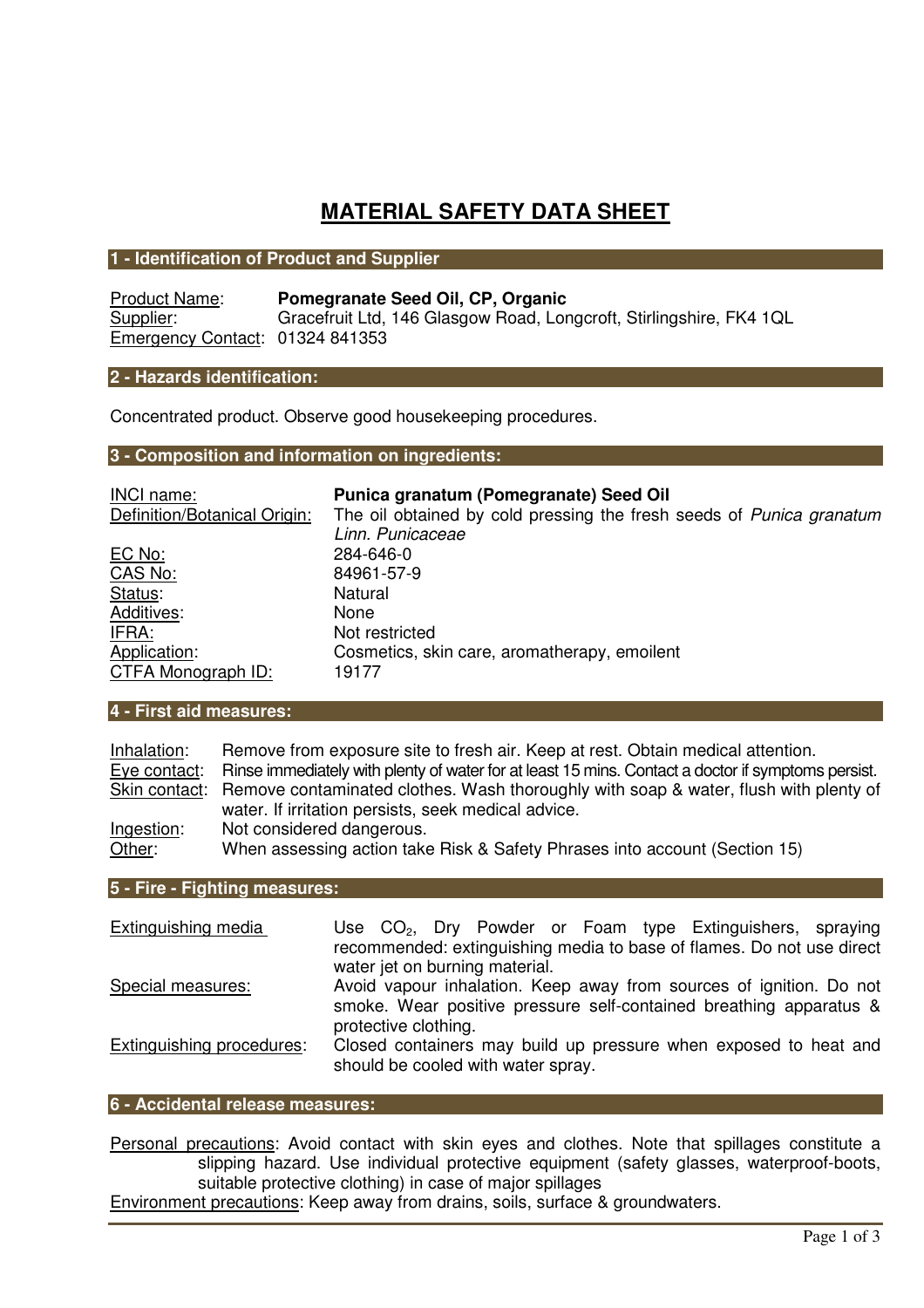Cleaning up methods: Remove all potential ignition sources. Contain spilled material. Cover for spillages: with an inert or non-combustible inorganic absorbent material, sweep up and remove to an approved disposal container. Observe state, federal & local disposal regulations.

# **7 - Handling and storage:**

Precautions in handling: Apply good manufacturing practice & industrial hygiene practices, ensuring proper ventilation. Observe good personal hygiene, and do not eat, drink or smoke whilst handling.

Storage conditions: Store in tightly closed original container, in a cool, dry & ventilated area away from heat sources & protected from light. Keep air contact to a minimum.

Fire protection: Keep away from ignition sources & naked flames. Take precautions to avoid static discharges in working area.

#### **8 - Exposure controls and personal protection:**

| Respiratory protection: | No special measures under normal conditions.        |
|-------------------------|-----------------------------------------------------|
| Hand protection:        | No special measures under normal conditions.        |
| Eye protection:         | Use safety glasses if there is a risk of splashing. |
| Work/Hygiene practices: | Wash hands with soap & water after handling.        |

#### **9 - Physical data and chemical properties:**

| Form:                       | Yellow-green slightly viscous liquid |
|-----------------------------|--------------------------------------|
| Odour:                      | Characteristic                       |
| Flash point $(°C)$ :        | >100                                 |
| Specific Gravity $@$ 20 °C: | $0.925 - 0.958$                      |
| Refractive Index @ 20 °C:   | $1.510 - 1.530$                      |

### **10 - Stability and Reactivity:**

| Reactivity:    | It presents no significant reactivity hazards, by itself or in contact with water. |
|----------------|------------------------------------------------------------------------------------|
|                | Avoid contact with strong acids, alkali or oxidising agents.                       |
| Decomposition: | None (thermal decomposition products are H2O and CO2)                              |

#### **11 - Toxicological information:**

Data not available

| 12 - Ecological information: |                                                                |  |
|------------------------------|----------------------------------------------------------------|--|
|                              |                                                                |  |
| Biodegradability:            | Product is expected to be biodegradable.                       |  |
| Precautions:                 | Prevent surface contamination of soil, ground & surface water. |  |

#### **13 - Disposal considerations:**

Avoid disposing to drainage systems and into the environment. Seek expert advice.

### **14 - Transport information:**

| Road (ADR/RID): | N/A            |
|-----------------|----------------|
| Air (IATA):     | N/A            |
| Sea (IMDG):     | N/A            |
| CHIP:           | See section 15 |

## **15 - Regulatory information:**

Hazards: N/A